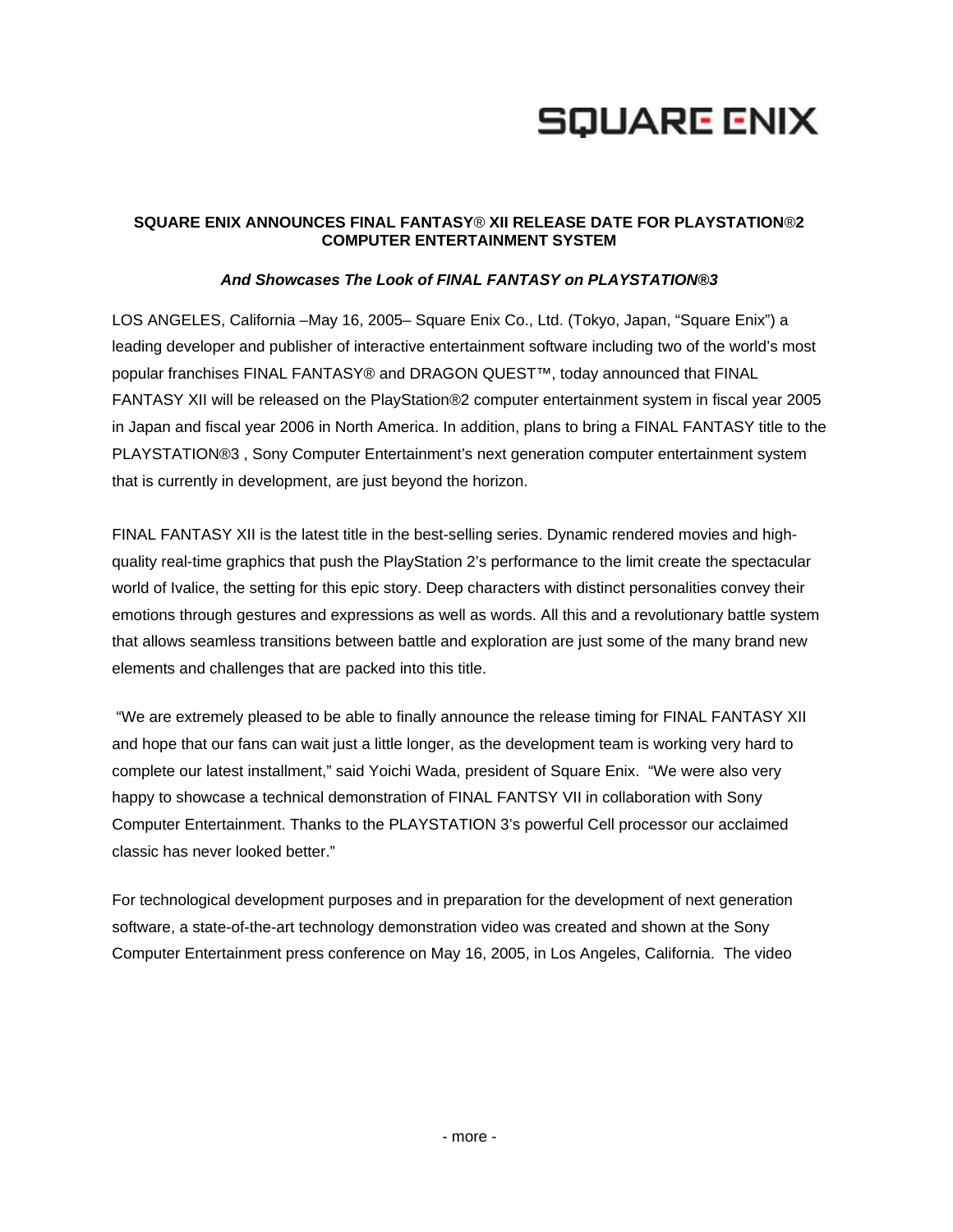recreated a scene from the opening sequence of FINAL FANTASY VII, the seminal 1997 hit on the PlayStation® game console, by utilizing the next-generation, high-performance processor Cell. The scene was recreated with the PLAYSTATION 3's ultra high-speed data transferring and calculation capabilities. With this technology, a real-time scene with high-end, game-movie quality was successfully created. This means that the movie can be generated in conjunction with the player's movements, as opposed to a pre-rendered movie that plays during a game.

# *FINAL FANTASY XII Story*

The story of FINAL FANTASY XII takes place in a world called "Ivalice," in an age when magic was commonplace and airships plied the skies, crowding out the heavens. A world of many races, the humes, bangaa, viera and, of course, moogles, all call Ivalice home.

War was on the horizon. Seeking to strengthen its base of power, the great Archadian Empire had been invading and subjugating its neighboring kingdoms one by one. The small Kingdom of Dalmasca was one such kingdom.

When the occupying Archadian forces established a new consul in Dalmasca's Royal City of Rabanastre, it caught the attention of Vaan, an urchin living on the streets. To Vaan, the Empire was a hated enemy who had taken the life of his brother—his last surviving family member. Vaan hatched a plan to sneak into the castle housing the new consul and unburden him of one or two of his treasures. But before he would have the chance, Vaan got far more than he bargained for; a resistance movement of former Dalmascan soldiers rising up against the Archadian Empire was launching an assault! Amid the ensuing confusion that engulfed the castle, Vaan saw something he could scarcely believe. There, among the members of the resistance, was the figure of the sole remaining heir to the Dalmascan throne, the Princess Ashe, who'd been given up for missing…

Our story follows Vaan, Ashe, Vaan's friend Penelo, the sky pirate Balthier, his partner Fran and many more on an adventure through Ivalice that traces the mysteries behind the Archadian Empire's invasion.

### *About Square Enix Co., Ltd. and Square Enix, Inc.*

Headquartered in Tokyo, Japan, Square Enix Co., Ltd. (Square Enix) develops, publishes and distributes entertainment content including interactive entertainment software and publications in Japan, North America, Europe and Asia. Square Enix brings two of Japan's best-selling franchises – FINAL FANTASY, which has sold over 60 million units worldwide, and DRAGON QUEST, which has sold over 40 million units worldwide—under one roof. Square Enix is one of the most influential providers of digital entertainment content in the world and continues to push the boundaries of creativity and innovation.

Square Enix, Inc. is a wholly owned subsidiary of Square Enix Co., Ltd. with offices in Los Angeles, CA and Seattle, WA. It handles operations in North America, including development, localization, marketing